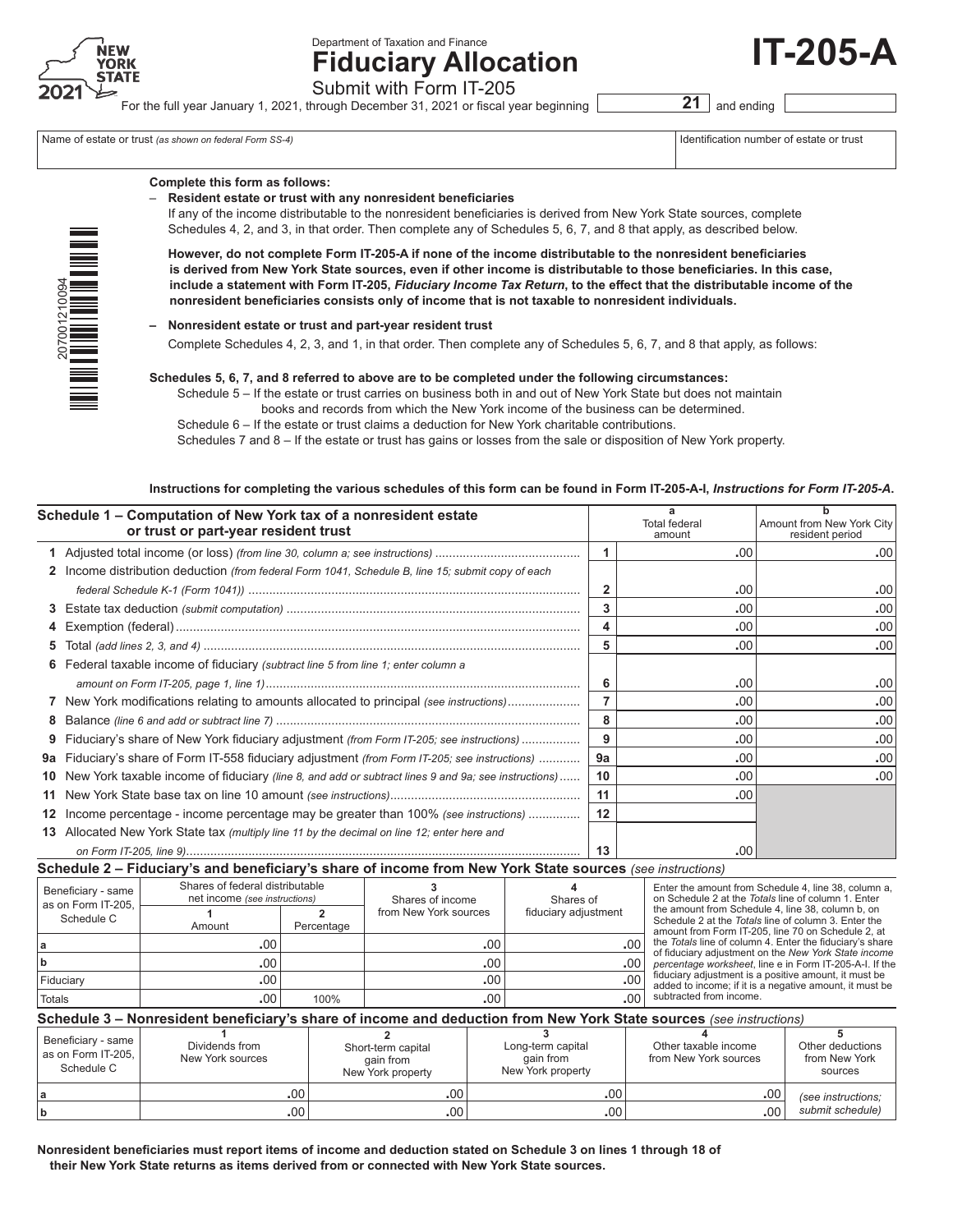# **Page 2** of 4 **IT-205-A** (2021)

207002210094

 $\begin{tabular}{|c|c|c|c|c|} \hline \multicolumn{3}{|c|}{\multicolumn{3}{c|}{\multicolumn{3}{c|}{\multicolumn{3}{c|}{\multicolumn{3}{c|}{\multicolumn{3}{c|}{\multicolumn{3}{c|}{\multicolumn{3}{c|}{\multicolumn{3}{c|}{\multicolumn{3}{c|}{\multicolumn{3}{c|}{\multicolumn{3}{c|}{\multicolumn{3}{c|}{\multicolumn{3}{c|}{\multicolumn{3}{c|}{\multicolumn{3}{c|}{\multicolumn{3}{c|}{\multicolumn{3}{c|}{\multicolumn{3}{c|}{\multicolumn{3}{c$ 

## **Schedule 4 – Details of federal distributable net income and amounts from New York State sources** *(see instructions)*

| Lines 14 through 30, column a are similar to entries<br>on federal Form 1041, page 1. |    |                                                                     |    | a - Federal amount | $b -$ Amount of column a<br>from New York sources | $c -$ Amount of column a<br>for New York City<br>resident period | $d$ – Amount of column a<br>for Yonkers<br>resident period |
|---------------------------------------------------------------------------------------|----|---------------------------------------------------------------------|----|--------------------|---------------------------------------------------|------------------------------------------------------------------|------------------------------------------------------------|
|                                                                                       | 14 |                                                                     | 14 | .00                | .00                                               | .00                                                              | .00                                                        |
|                                                                                       | 15 |                                                                     | 15 | .00                | .00                                               | .00                                                              | .00                                                        |
|                                                                                       | 16 | Business income (or loss) (submit copy of federal                   |    |                    |                                                   |                                                                  |                                                            |
|                                                                                       |    |                                                                     | 16 | .00                | .00                                               | .00                                                              | .00                                                        |
|                                                                                       |    | Capital gain (or loss) (submit copy of federal                      |    |                    |                                                   |                                                                  |                                                            |
|                                                                                       |    |                                                                     | 17 | .00                | .00                                               | .00                                                              | .00                                                        |
| Income                                                                                |    | <b>18</b> Rents, royalties, partnerships, other estates and trusts, |    |                    |                                                   |                                                                  |                                                            |
|                                                                                       |    | etc. (submit copy of federal Schedule E, Form 1040)                 | 18 | .00                | .00                                               | .00                                                              | .00                                                        |
|                                                                                       |    | 19 Farm income (or loss) (submit copy of federal                    |    |                    |                                                   |                                                                  |                                                            |
|                                                                                       |    |                                                                     | 19 | .00                | .00                                               | .00                                                              | .00                                                        |
|                                                                                       | 20 | 20<br>Ordinary gain (or loss) (submit federal Form 4797)            |    | .00                | .00                                               | .00                                                              | .00                                                        |
|                                                                                       | 21 | Other income (state nature of income)                               | 21 | .00                | .00                                               | .00                                                              | .00                                                        |
|                                                                                       | 22 | Total income (add lines 14 through 21; enter column a               |    |                    |                                                   |                                                                  |                                                            |
|                                                                                       |    | amount on Form IT-205, page 1, item A)                              | 22 | .00                | .00                                               | .00                                                              | .00                                                        |
|                                                                                       | 23 |                                                                     | 23 | .00                | .00                                               | .00                                                              |                                                            |
|                                                                                       | 24 |                                                                     | 24 | .00                | .00                                               | .00                                                              |                                                            |
|                                                                                       | 25 |                                                                     | 25 | .00                | .00                                               | .00                                                              |                                                            |
|                                                                                       |    |                                                                     | 26 | .00                | .00                                               | .00                                                              |                                                            |
| eductions                                                                             | 27 | Attorney, accountant, and return preparer fees                      | 27 | .00                | .00                                               | .00                                                              |                                                            |
| $\Omega$                                                                              |    | 28 Other deductions (submit schedule; see instructions)             | 28 | .00                | .00                                               | .00                                                              |                                                            |
|                                                                                       | 29 |                                                                     | 29 | .00                | .00                                               | .00                                                              |                                                            |
|                                                                                       |    | 30 Adjusted total income (or loss) (subtract line 29 from line 22)  | 30 | .00                | .00                                               | .00                                                              |                                                            |

Lines 31 through 38, column a, are similar to entries on federal Form 1041, Schedule B.

| 31 |                                                         | 31 | .00 <sub>1</sub> | .00 | .00 |
|----|---------------------------------------------------------|----|------------------|-----|-----|
| 32 | Net gain shown on Schedule 7, line 75, column 1         |    |                  |     |     |
|    |                                                         | 32 | .00              | .00 | .00 |
| 33 | Enter the amount from Schedule 6, line 55               | 33 | .00              | .00 | .00 |
| 34 | Short-term capital gain included on Schedule 6, line 47 | 34 | .00 <sub>1</sub> | .00 | .00 |
| 35 | If amount on line 17 above is a capital loss,           |    |                  |     |     |
|    | enter amount here (as a positive figure)                | 35 | .00              | .00 | .00 |
| 36 |                                                         | 36 | .00              | .00 | .00 |
| 37 | If amount on line 17 above is a capital gain,           |    |                  |     |     |
|    |                                                         | 37 | .00              | .00 | .00 |
| 38 | Distributable net income (subtract line 37 from         |    |                  |     |     |
|    | line 36) - Enter column a amount as total of            |    |                  |     |     |
|    | Schedule 2, column 1 and enter column b                 |    |                  |     |     |
|    | amount on Schedule 2, column 3, Totals line             | 38 | .00              | .00 | .00 |

**Schedule 5 – Formula basis allocation of business income. Complete if business is carried on both in and out of New York State** *(submit list giving locations and descriptions of all places, both in and out of New York State, where you carry on business).*

|    | Items used as factors                                                                                                         |    | Totals - inside and out of | New York State |     | Percent        |
|----|-------------------------------------------------------------------------------------------------------------------------------|----|----------------------------|----------------|-----|----------------|
|    |                                                                                                                               |    | <b>New York State</b>      | amounts        |     | column 2       |
|    | <b>Property percentage</b> (see instructions)                                                                                 |    |                            |                |     | is of column 1 |
|    |                                                                                                                               | 39 | .00                        |                | .00 |                |
|    |                                                                                                                               | 40 | .00                        |                | .00 |                |
| 41 |                                                                                                                               | 41 | .00                        |                | .00 |                |
|    |                                                                                                                               |    | .00                        |                | .00 |                |
|    | 42 Property percentage (add lines 39 through 41a; see instructions)                                                           | 42 | .00                        |                | .00 | $\%$           |
|    |                                                                                                                               | 43 | .00                        |                | .00 | $\%$           |
|    |                                                                                                                               |    | .00                        |                | .00 | $\frac{0}{0}$  |
|    |                                                                                                                               |    | 45                         | $\frac{0}{0}$  |     |                |
|    | 46 Business allocation percentage (divide total percentage on line 45 by 3 or by actual number of percentages if less than 3) |    | 46                         | $\frac{0}{0}$  |     |                |

To determine the amounts from New York State sources in Schedule 4, column b, apply the percentage on line 46 in the manner shown below to each item of income or deduction that is both reported in Schedule 4, column a, and required to be allocated. From line number \$ **.**00 × % = \$ **.**00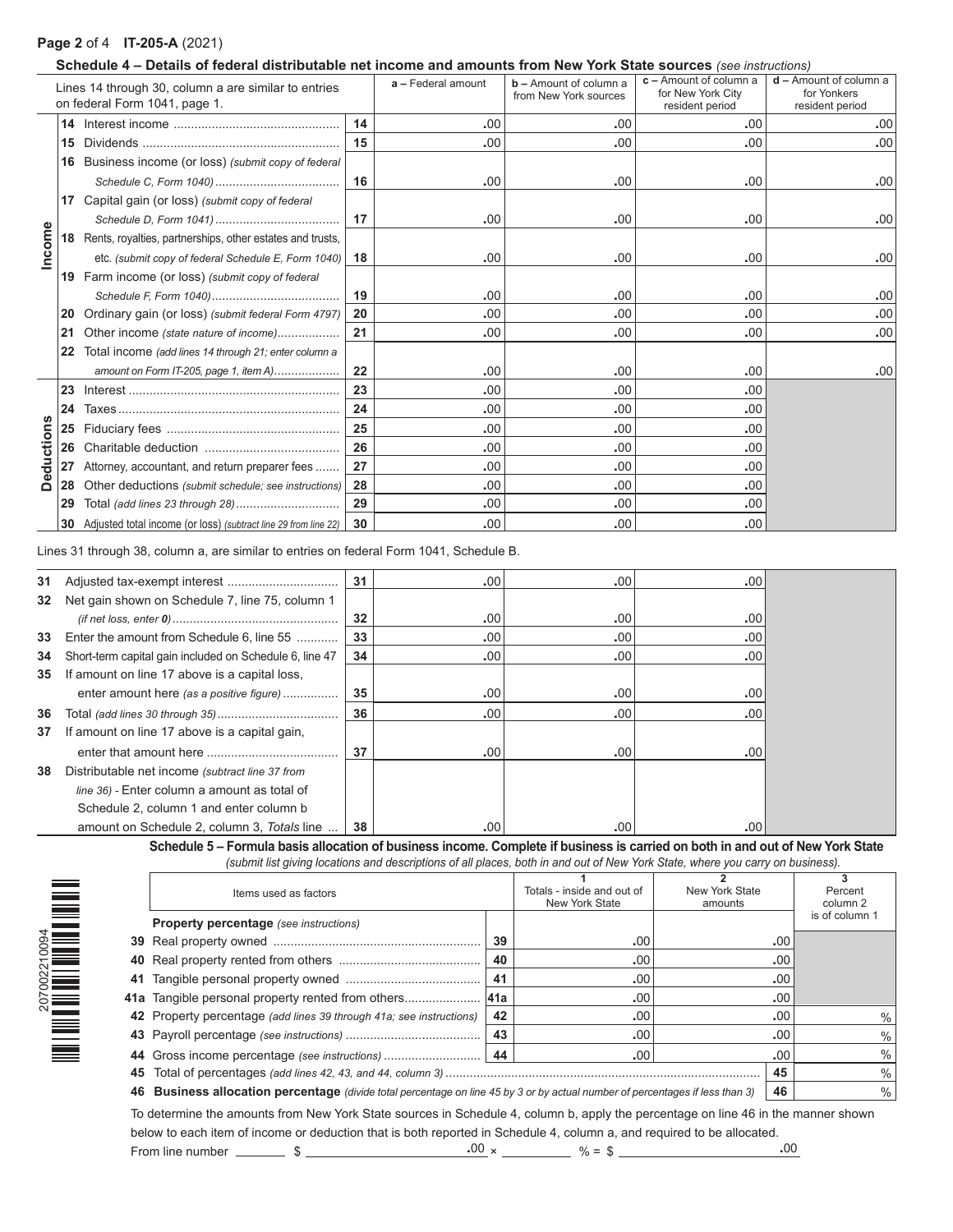#### **Schedule 6 – Computation of New York charitable deduction**

| 47 | Amounts paid or permanently set aside for New York charitable purposes from gross income (see instructions)           | 47 | .00 |
|----|-----------------------------------------------------------------------------------------------------------------------|----|-----|
| 48 | Tax-exempt income from sources outside New York State allocable                                                       |    |     |
|    | 48<br>.00                                                                                                             |    |     |
|    |                                                                                                                       |    |     |
|    |                                                                                                                       |    |     |
|    |                                                                                                                       |    |     |
|    |                                                                                                                       |    |     |
| 49 |                                                                                                                       |    |     |
| 50 |                                                                                                                       |    |     |
| 51 |                                                                                                                       |    |     |
| 52 |                                                                                                                       |    |     |
| 53 |                                                                                                                       | 53 |     |
| 54 |                                                                                                                       | 54 | .00 |
| 55 | Capital gains for the tax year allocated to corpus and paid or permanently set aside for New York charitable purposes | 55 | .00 |
| 56 |                                                                                                                       | 56 | .00 |
| 57 | Section 1202 exclusion allocable to capital gains paid or permanently set aside for New York charitable purposes      | 57 | .00 |
| 58 |                                                                                                                       | 58 | .00 |

**Schedule 7 – Capital gains and losses from sales or exchanges of New York capital assets** *(see instructions concerning tangible*

# *and intangible personal property carried as business assets)*

## **Part 1 – Short-term capital gains and losses – assets of New York property held one year or less**

|    | Kind of property and description<br>(if necessary, submit statement of descriptive<br>details not shown below) | Date acquired<br>(mmddyyyy) | Date sold<br>(mmddyyyy) | Gross sales<br>price | Federal cost or<br>other basis, plus<br>expense of sale |     | Gain (or loss)<br>(column d minus column e) |
|----|----------------------------------------------------------------------------------------------------------------|-----------------------------|-------------------------|----------------------|---------------------------------------------------------|-----|---------------------------------------------|
| 59 |                                                                                                                |                             |                         | .00                  |                                                         | .00 | .00                                         |
|    |                                                                                                                |                             |                         | .00                  |                                                         | .00 | .00                                         |
|    |                                                                                                                |                             |                         | .00                  |                                                         | .00 | .00                                         |
|    |                                                                                                                |                             |                         |                      |                                                         | 60  | .00                                         |
|    | 61 Net short-term gain (or loss) from New York property derived from partnerships, S corporations, and         |                             |                         |                      |                                                         |     |                                             |
|    |                                                                                                                |                             |                         |                      |                                                         | 61  | .00                                         |
|    |                                                                                                                |                             | 62                      | .00                  |                                                         |     |                                             |
| 63 |                                                                                                                | 63                          | .00                     |                      |                                                         |     |                                             |
|    |                                                                                                                |                             |                         |                      |                                                         | 64  | .00                                         |

## **Part 2 – Long-term capital gains and losses – assets of New York property held more than one year**

| 65 |                                                                                                    |    | .00 | .00 | .00 |
|----|----------------------------------------------------------------------------------------------------|----|-----|-----|-----|
|    |                                                                                                    |    | .00 | .00 | .00 |
|    |                                                                                                    |    | .00 | .00 | .00 |
| 66 |                                                                                                    | 66 | .00 |     |     |
| 67 | Net long-term gain (or loss) from New York property derived from partnerships, S corporations, and |    |     |     |     |
|    |                                                                                                    |    |     | 67  | .00 |
|    |                                                                                                    |    |     | 68  | .00 |
| 69 |                                                                                                    |    |     | 69  | .00 |
| 70 |                                                                                                    | 70 | .00 |     |     |
| 71 |                                                                                                    | 71 | .00 |     |     |
|    |                                                                                                    |    |     | 72  | .00 |

#### **Part 3 – Summary of Parts 1 and 2**

|    |                                                                       |    | <b>1 –</b> Beneficiaries | $2 -$ Fiduciary | $3 - Total$ |
|----|-----------------------------------------------------------------------|----|--------------------------|-----------------|-------------|
| 73 | Net short-term gain (or loss) from line 64, column f                  | 72 | .00                      | .00             | .001        |
|    | 74 Net long-term gain (or loss) from line 72, column f                | 74 | .00                      | .00.            | .001        |
|    | 75 Total net gain (or loss) (line 73 and add or subtract line 74)  75 |    | .00.                     | .00             | .001        |

Enter on Schedule 4, line 17, column b, the net gain shown on line 75, column 3. If line 75, column 3, is a net loss, see instructions.